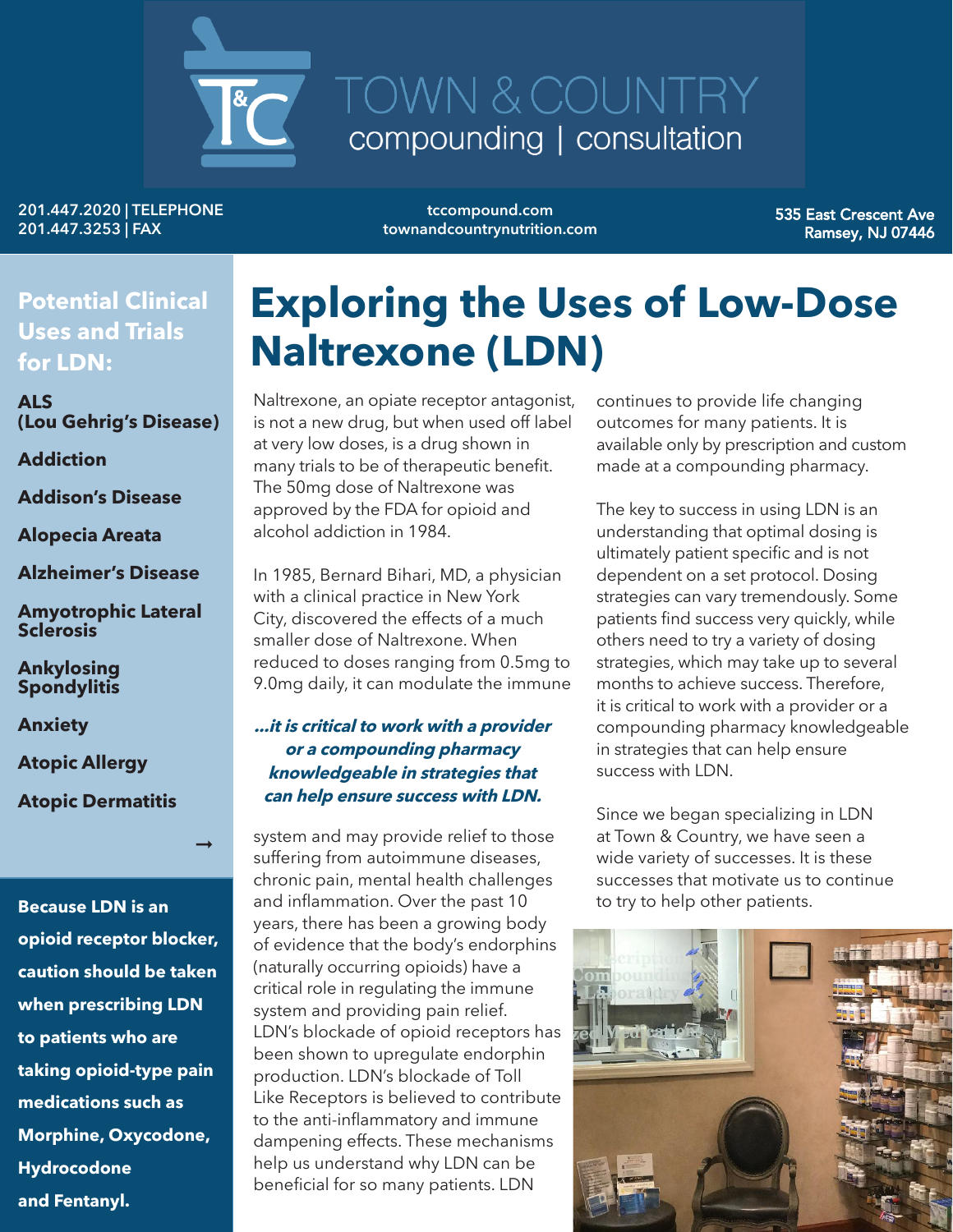### **Potential Clinical Uses and Trials for LDN:**

**Autism Spectrum Disorders**

**Behcet's Disease**

**Benign Prostatic Hypertrophy (BPH)**

**Brain Fog**

**COPD**

**CREST Syndrome**

**Celiac Disease**

**Chronic Fatigue Syndrome**

**Complex Regional Pain Syndrome**

**Crohn's Disease**

**Depression**

**Dermatomyositis**

**Diabetes Mellitus Type I**

**Eczema**

**Ehlers-Danlos Syndrome**

**Endometriosis**

**Fibromyalgia**

**General anxiety Disorder**

**Granulomatosis**

**Graves Disease**

**HIV/AIDS**

**Hailey-Hailey Disease**

**Hashimoto's Disease**



# **Low-Dose Naltrexone (LDN) ...for Multiple Sclerosis**

Cree et al: Naltrexone and QOL in MS Annals of Neurology. February 2010(1)1-18 | UC-San Francisco Medical School

**Objective:** To evaluate the efficacy of 4.5mg nightly naltrexone on the quality of life of patients with multiple sclerosis.

**Population:** 80 patients with multiple sclerosis between the ages of 18 and 75 with clinically definite multiple sclerosis (International Panel criteria).

**Intervention:** This study was conducted as a double-masked, placebo-controlled, crossover study self-reported quality of life, to evaluate the efficacy of 8 weeks of treatment with 4.5mg nightly naltrexone (low-dose naltrexone).

**Results:** LDN was associated with significant improvement on the 3.3-point Mental Component Summary score General Health Survey (p<0.01).

**Conclusion:** Multiple Sclerosis patients receiving 4.5mg of naltrexone (LDN) at night showed significantly improved mental health quality of life indices when compared to placebo.

## **...for Depression**

Mischoulon et al: For Patients with Breakthrough Depression of Major Depressive Disorder (MDD) on Antidepressants. Journal of Affective Disorders 208 (2017) 6-14 | Harvard Medical School

**Objective:** To examine the efficacy of LDN as an additional therapy for depression in patients currently taking anti-depressant medication.

**Population:** 12 adult patients ranging in age from 25-64 with recurrent majordepressive disorder currently on antidepressant medication.

**Intervention:** Patients were randomized to double blind treatment with placebo or Naltrexone 1.0mg twice daily, in addition to their current therapy.

**Results:** A variety of depression rating scales were used to evaluate LDN's effectiveness. The MADRS-10 and the MADRS-15 demonstrated a significant advantage of LDN over placebo.

**Conclusion:** LDN may have beneficial effects and good tolerability as an additional agent for patients with MDD who continue to experience depression challenges on their current medication therapy.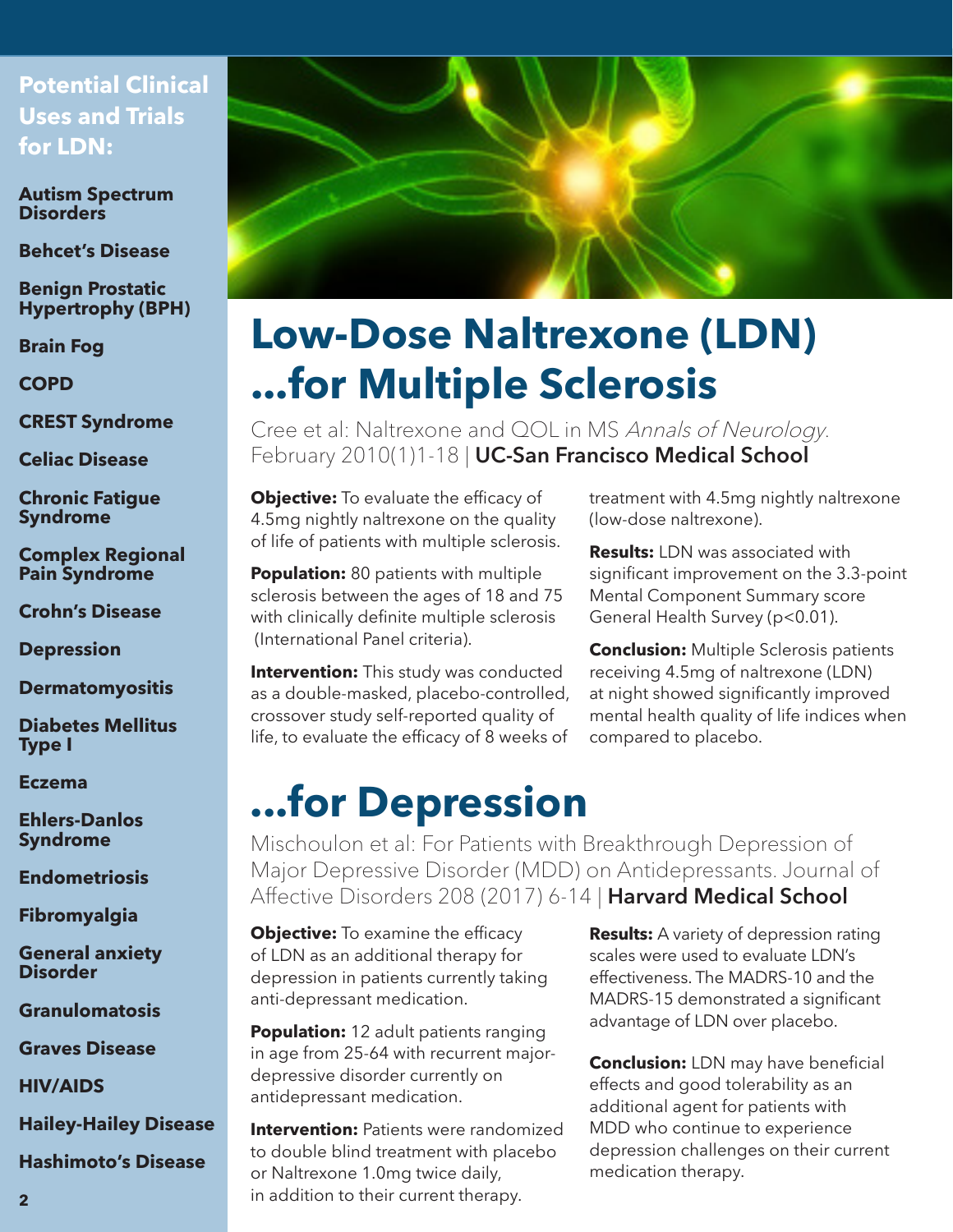# **...for Fibromyalgia**

Younger et al: Fibromyalgia Symptoms are Reduced by Low-Dose Naltrexone: A Pilot Study. Pain Medicine 2009(10):663-72 | Stanford Medical School

**Objective:** Pilot clinical trial, to test the effectiveness of LDN in treating the symptoms of fibromyalgia.

**Population:** Ten women meeting criteria for moderate to severe fibromyalgia and not taking an opioid medication.

**Intervention:** This study was conducted as a placebo-controlled, single-blind, crossover to evaluate the efficacy of 8 weeks of treatment with 4.5mg of naltrexone (LDN) on daily, self-reported fibromyalgia symptom severity. Each patient acted as their own control and

received a placebo for two weeks before treatment.

**Results:** During placebo, symptoms were reduced by 2.3% in the entire cohort from baseline. In the drug condition, symptoms were reduced by 32.5%. Six out of ten patients treated with LDN were considered responders (30% or greater reduction of symptoms over placebo).

**Conclusion:** LDN shows promise as being a well-tolerated and effective treatment for fibromyalgia in women.

## **...for Crohn's Disease**

Smith et al: Low-Dose Naltrexone Therapy Improves Active Crohn's Disease Pilot Study. Am J Gastroenterol 2007; 102:820-828 | Penn State Medical School

**Objective:** Prospective pilot study for the safety and efficacy of using LDN in patients with active Crohn's disease.

**Population:** 17 patients with histologically and endoscopically confirmed active Crohn's Disease.

**Intervention: Patients with Crohn's** disease activity index (CDAI) score of 220-450 were enrolled and treated with 4.5mg naltrexone daily. Infliximab was not allowed for a minimum of 8 wk prior to study initiation. Other therapy for Crohn's disease that was at a stable dose for 4 wk prior to enrollment was continued at the same doses.

**Results:** 17 patients with a mean CDAI score of 356 +/- 27 were enrolled. CDAI scores decreased significantly (P=0.01) with LDN, and remained lower than baseline 4 wk after completing therapy.

Eighty-nine percent of patients exhibited a response to therapy and 67% achieved a remission (P<0.001). Improvement was recorded in both quality of life surveys with LDN compared with baseline. No laboratory abnormalities were noted. The most common side effect was sleep disturbances, occurring in 7 patients.

**Conclusion:** LDN appears to be a safe and effective treatment for patients suffering from active Crohn's disease.

### **Potential Clinical Uses and Trials for LDN:**

**Hypothyroidism**

**Irritable Bowel Syndrome (IBS)**

**Kawasaki's Disease**

**Lupus**

**Lyme Disease**

**Menier's Disease**

**Migraine Headaches**

**Multiple Sclerosis (MS)**

**Obsessive Compulsive Disorder (OCD)**

**Pandas Disease**

**Parkinson's Disease**

**Pediatrics**

**Pemphigoid**

**Periodontal Disease** 

 $\rightarrow$ 

**Polycystic Ovary Syndrome (PCOS)**